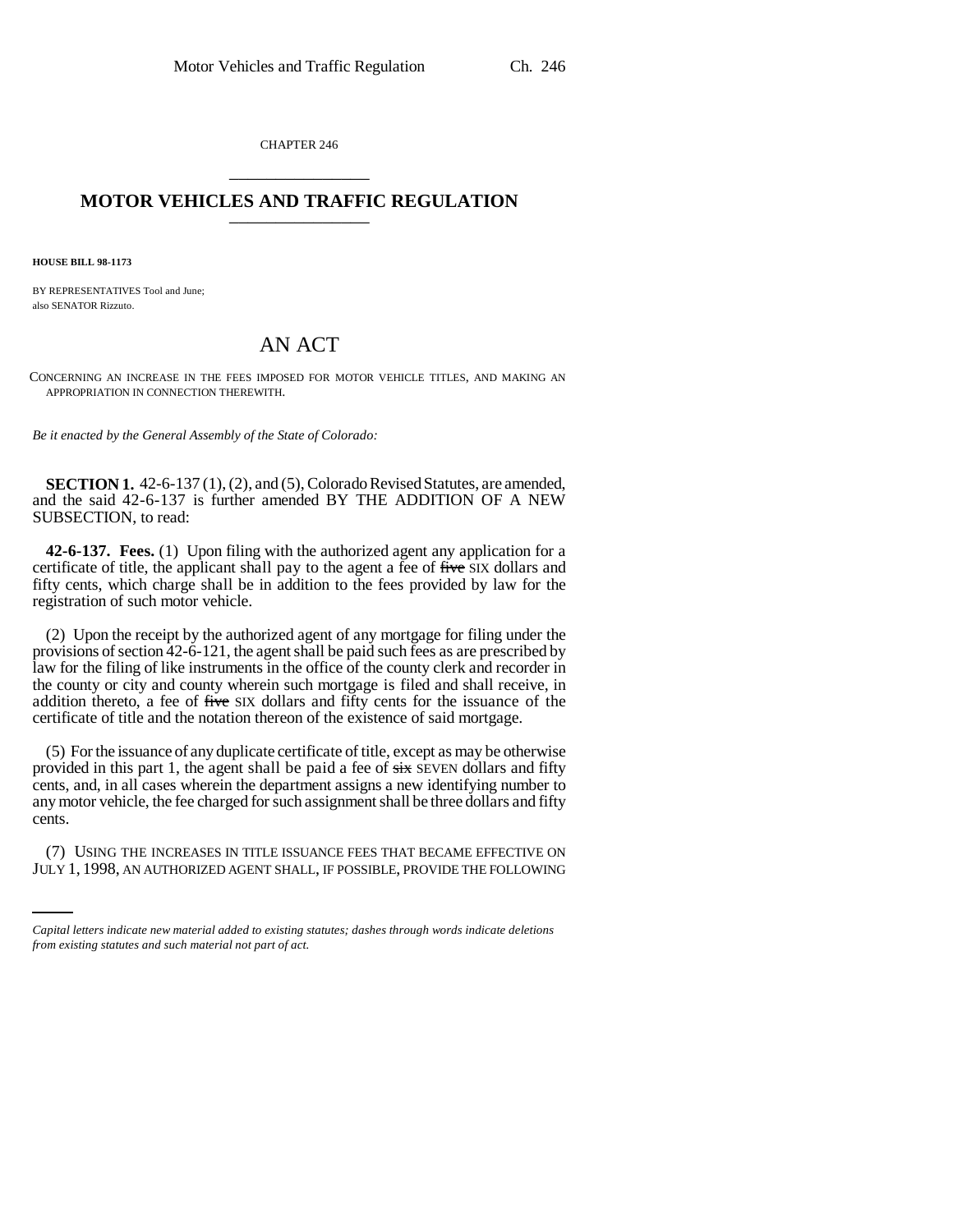Ch. 246 Motor Vehicles and Traffic Regulation

TITLES ON THE SAME DAY AS THE DATE OF REQUEST BY AN APPLICANT:

(a) ON AND AFTER JULY 1, 1998, ANY TITLE ISSUED PURSUANT TO A TRANSFER OF A MOTOR VEHICLE CURRENTLY TITLED IN COLORADO;

(b) ON AND AFTER JANUARY 1, 1999, ANY TITLE ISSUED FOR A NEW MOTOR VEHICLE UPON FILING OF A MANUFACTURER'S STATEMENT OF ORIGIN WITHOUT ANY LIENS; AND

(c) AFTER THE DEPARTMENT OF REVENUE AND THE COUNTY CLERKS HAVE REVIEWED AND AGREED UPON A PLAN FOR THE ISSUANCE OF OTHER TITLES, BUT NO LATER THAN JULY 1, 2001, ANY OTHER TITLE ISSUED BY THE AUTHORIZED AGENT. THE PLAN SHALL TAKE INTO ACCOUNT THE PROVISION OF THE BEST SERVICE FOR CITIZENS IN THE MOST COST-EFFECTIVE MANNER, THE USE OF ELECTRONIC ISSUANCE OF TITLES, AND CONSIDERATION OF THE BUSINESS PLAN FOR ISSUING TITLES AT COUNTY OFFICES.

**SECTION 2.** 42-6-138 (1) and (2), Colorado Revised Statutes, are amended to read:

**42-6-138. Disposition of fees.** (1) All fees received by the authorized agent under the provisions of section 42-6-137 (1) or (2), upon application being made for a certificate of title, shall be disposed of as follows: Three FOUR dollars thereof shall be retained by the authorized agent and disposition thereof made as provided by law; two dollars and fifty cents shall be credited to the special purpose account established by section 42-1-211.

(2) All fees collected by the authorized agent under the provisions of section 42-6-137 (5) shall be disposed of as follows: For a duplicate certificate of title, five SIX dollars and fifty cents shall be retained by the authorized agent and disposition made as provided by law; and one dollar shall be credited to the special purpose account established by section 42-1-211; and, for assignment of a new identifying number to a motor vehicle, two dollars and fifty cents shall be retained by the authorized agent and disposition made as provided by law; and one dollar shall be credited to the special purpose account established by section 42-1-211. All fees collected by the department under the provisions of section 42-6-137 (5) shall be credited to such special purpose account.

**SECTION 3. Appropriation in the 1998 long bill to be adjusted.** (1) For the implementation of this act, appropriations made in the annual general appropriation act to the department of revenue, special purpose, data processing services, titles, for the fiscal year beginning July 1, 1998, shall be adjusted as follows:

(a) The cash fund exempt appropriation for special purpose, data processing services, titles, is decreased by one hundred thirty thousand eight hundred seventy dollars (\$130,870).

(b) The number of FTE for special purpose, data processing services, titles, is reduced by 0.6 FTE.

**SECTION 4. Effective date - applicability.** This act shall take effect July 1,